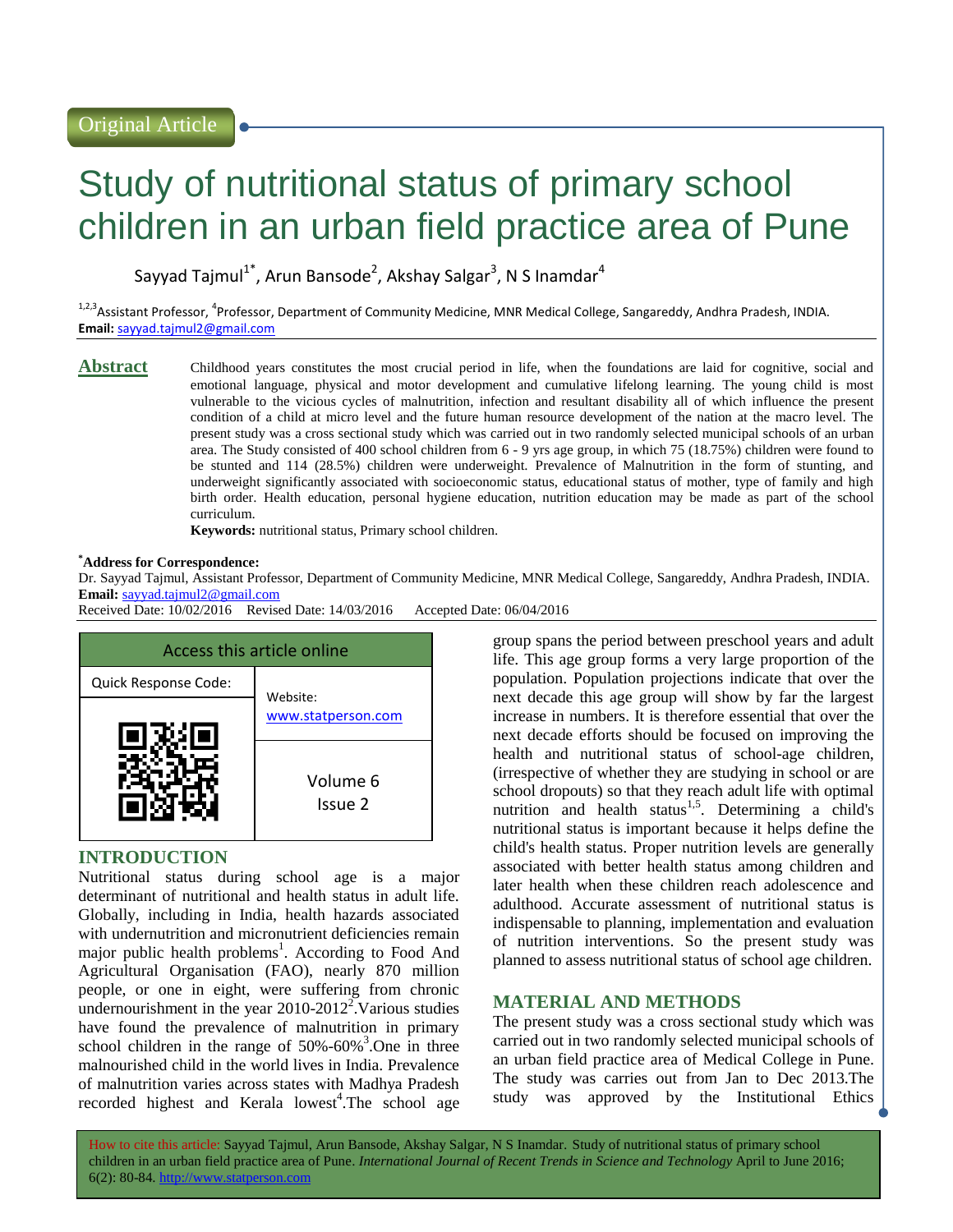Committee. Permission from Education Officer, Municipal Corporation of an urban area was taken before start of the study. Sample size was estimated at 5% level of significance with allowable error of 10%. Thus 384 school children was calculated sample size of the study. Sampling Procedure The list of all the schools in the urban area were obtained from the education department. Two Schools in the urban area were randomly selected and subsequently class groups were selected for participation. All the children (Universal sample), belonging to the age group of  $6 - 9$  years, in the two schools were included in the study. The total number of children in two schools was 430. Out of these, 20 were excluded from the study as they were absent on the day of examination of their class and 10 students were not included as their parents did not give the consent. Thus finally total number of children studied was 400.

### **Inclusion Criteria**

Students from  $1<sup>st</sup>$  to  $4<sup>th</sup>$  standard who were present at the time of study and whose parents had given consent to participate in the study.

# **Exclusion Criteria**

Children from  $1<sup>st</sup>$  to  $4<sup>th</sup>$  standard absent at the time of study, chlidren whose parents were not giving consent to participate in the study, Children less than 6 years of age and greater than 9 years of age. Necessary permission to conduct the study was obtained from principals of schools. Consent to participate in the study was taken from parents of the children. Following information was obtained through questionnaire in the form of letter addressed to parents of children.1) Date of birth 2) Occupation and income of father 3) Occupation of other family members 4) Family income 5) Type of family 6) Educational status of parents 7) Birth order. Anthropometric measurements- Anthropometric measurements recorded during conduct of study wereweight (in kgs), Height (in cms). Weight and height were measured as per WHO guidelines. Weight of children was measured by using portable electronic weighing machine. Body weight was measured in kgs and measured to nearest 100gm. Height of children was measured with subject standing against anthropometric tape that was positioned against the wall. Height was measured in cms and recorded to nearest 0.5 cms. Socioeconomic classification as suggested by modified Kuppuswamy Scale was adopted and modified as per the All India Consumer Price Index (AICPI) of October 2013<sup>6,7</sup>.

#### **Data analysis**

Data was analyzed using SPSS software 17 version and Open Epi Software Version 2.3. The z scores for underweight and stunting were calculated by using WHO Anthro plus software. $8-11$ 

## **RESULTS**

This cross sectional study was carried out in two randomly selected schools of Municipal Corporation of an urban area. The Study consisted of 400 school children from 6 - 9 yrs age group, in which 75 children were found to be stunted and 114 children were underweight.

| Table 1: Relationship between demographic variables and stunting |                            |                    |                          |           |                               |  |  |  |
|------------------------------------------------------------------|----------------------------|--------------------|--------------------------|-----------|-------------------------------|--|--|--|
| <b>Variables</b>                                                 |                            | Normal (n=325) (%) | Stunting $(n=75)$ $(\%)$ | Total (%) | P value                       |  |  |  |
| Sex                                                              | Male                       | 167 (80.68)        | 40 (19.32)               | 207 (100) | $\chi^2$ = 0.093, df = 1,p =  |  |  |  |
|                                                                  | Female                     | 158 (81.87)        | 35 (18.14)               | 193 (100) | 0.7608                        |  |  |  |
|                                                                  | Nuclear                    | 232 (84.06)        | 44 (15.94)               | 276 (100) | $\chi^2$ = 4.608, df = 1, p = |  |  |  |
| Type of family                                                   | Joint and Three generation | 93 (75)            | 31(25)                   | 124 (100) | $0.0318*$                     |  |  |  |
| Socioeconomic                                                    | $  +   $                   | 54 (91.52)         | 5(8.48)                  | 59 (100)  | $\chi^2$ = 4.797, df = 1, p = |  |  |  |
| class                                                            | $IV + V$                   | 271 (79.47)        | 70 (20.53)               | 341 (100) | $0.0285*$                     |  |  |  |
|                                                                  | $\leq$ Secondary           | 300 (80.43)        | 73 (19.57)               | 373 (100) | $\chi^2$ = 2.45, df = 1, p =  |  |  |  |
| Literacy status                                                  | > secondary                | 25 (92.59)         | 2(7.41)                  | 27 (100)  | 0.118                         |  |  |  |
| <b>Birth Order</b>                                               | $\leq$ 3                   | 290 (83.57)        | 57 (16.43)               | 347 (100) | $\chi^2$ = 9.280, df = 1, p = |  |  |  |
|                                                                  | > 3                        | 35 (66.04)         | 18 (33.96)               | 53 (100)  | $0.0023*$                     |  |  |  |

(df= degree of freedom; \* p<0.05 statistically significant)

Table - 1 shows that 40 (19.32%) female children were stunted as compared to of 35 (18.14%) male children. However, the association between sex and stunting was not significant. It is evident from table - 1 that 44 (15.94%) of school children from nuclear family were stunted as compared to 31 (25%) of school children from joint and Three generation family family were stunted. The association between type of family and stunting was

statistically significant. The problem of stunting was more 70 (20.53%) in socioeconomic classes (class - IV and class - V combined) as compared to 5 (8.485%) in socioeconomic classes (class - II and class III combined). The association between socioeconomic status and stunting was significant. Table - 1 shows that 73 (19.57%) children of mothers having education secondary level education or less than secondary level education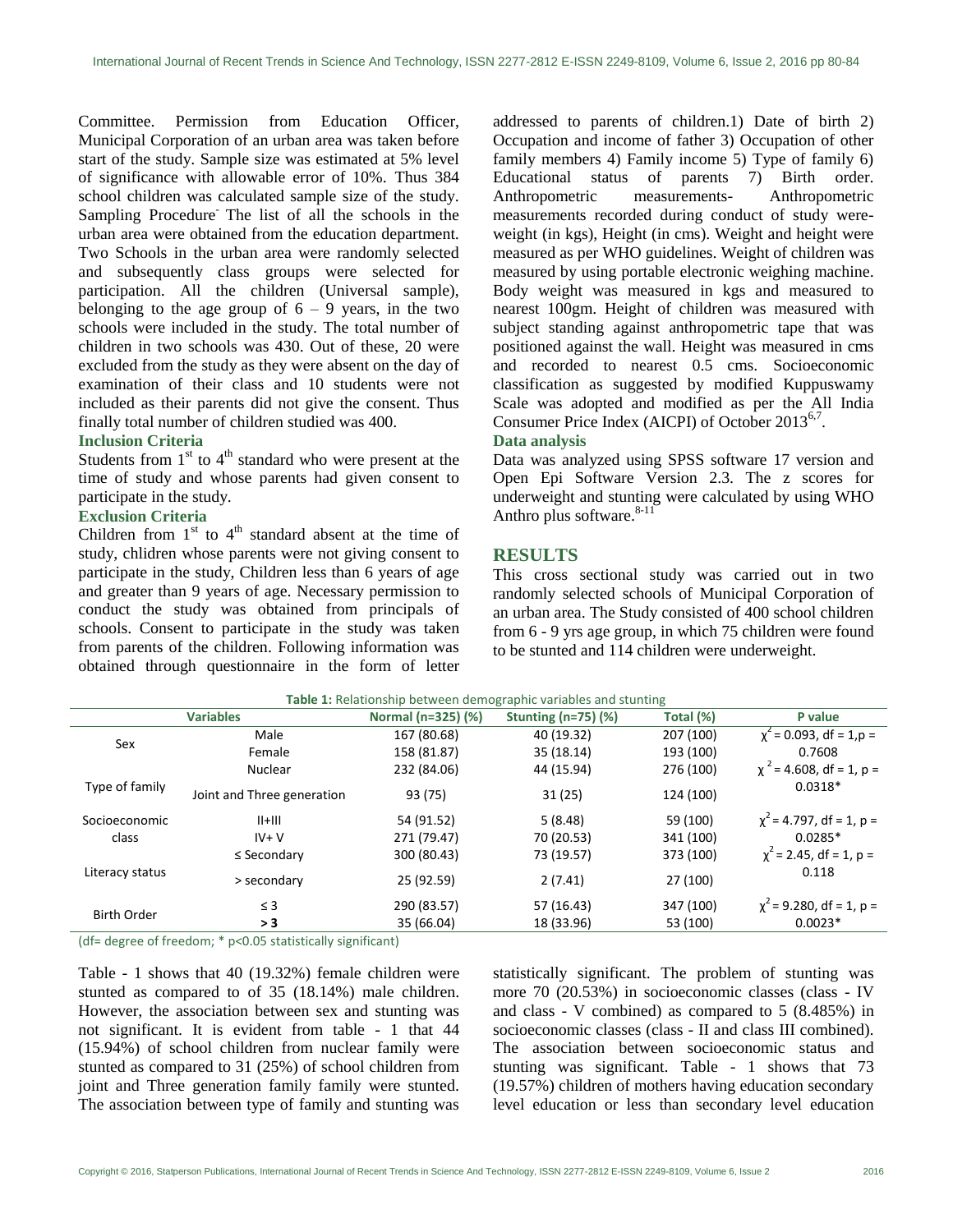were stunted as compared to 2 (7.41%) children were stunted whose mothers were having higher than secondary education, however the association between literacy status and stunting was statistically not significant. Table - 1 shows that 57 (16.43%) children of third or less than third birth order were stunted as compared to 18 (33.96%) children were stunted whose birth order was more than 3. A highly significant association was found between birth order and stunting.

| <b>Table 2:</b> Relationship between demographic variables and underweight |                                   |                   |                          |           |                               |  |  |  |
|----------------------------------------------------------------------------|-----------------------------------|-------------------|--------------------------|-----------|-------------------------------|--|--|--|
|                                                                            | <b>Variables</b>                  | Normal (%) n= 286 | <b>Underweight N=114</b> | Total (%) | P value                       |  |  |  |
| Sex                                                                        | Male                              | 143 (69.08%)      | 64 (30.92%)              | 207 (100) | $\chi^2$ = 1.231, df = 1, p = |  |  |  |
|                                                                            | Female                            | 143 (74.09%)      | 50 (25.91%)              | 193 (100) | 0.2673                        |  |  |  |
| Type of family                                                             | Nuclear                           | 207 (75)          | 69 (25)                  | 276 (100) | $\chi^2$ = 5, df 352= 1, p =  |  |  |  |
|                                                                            | Joint and Three generation family | 79 (63.71)        | 45 (36.29)               | 124 (100) | $0.0207*$                     |  |  |  |
| Socioeconomic<br>class                                                     | $  +   $                          | 49 (83.05)        | 10 (16.95)               | 59 (100)  | $\chi^2$ = 4.531, df = 1, p = |  |  |  |
|                                                                            | $IV+V$                            | 237 (69.50)       | 104 (30.50)              | 341 (100) | $0.0333*$                     |  |  |  |
| Literacy status                                                            | $\leq$ Secondary                  | 262 (70.24)       | 111 (29.76)              | 373 (100) | $\chi^2$ = 4.30, df = 1, p =  |  |  |  |
|                                                                            | > secondary                       | 24 (88.89)        | 3(11.11)                 | 27 (100)  | $0.0382*$                     |  |  |  |
| <b>Birth Order</b>                                                         | $\leq$ 3                          | 255 (73.49)       | 92 (26.51)               | 347 (100) | $\chi^2$ = 5.074, df = 1, p = |  |  |  |
|                                                                            | > 3                               | 31 (58.49)        | 22 (41.51)               | 53 (100)  | $0.0243*$                     |  |  |  |

#### (df= degree of freedom; \* p<0.05 statistically significant)

Table - 2 shows that 64 (30.92%) male children were underweight as compared to 50 (25.91%) in females. However, the association between sex and underweight was not significant. Table - 2 shows that 69 (25%) children living in nuclear family were underweight as compared to 45 (36.29%) children living in joint family and three generation family were underweight. Significant association was found between type of family and underweight. socioeconomic classes (class - IV and class - V combined) as compared to 10 (16.95%) in socioeconomic classes (class - II and class III combined). The association between socioeconomic status and underweight was significant. Table - 2 shows that 111 (29.76%) children were underweight whose mothers. were having secondary or less than secondary education as compared to 3 (11.11%) children of mothers whose education was higher than secondary education. The association between literacy status and underweight was significant. Table - 2 shows that maximum i.e. 22 (41.51%) children were having a problem of underweight in more than 3 birth order as compared to minimum i.e. 92 (26.51%) in third or less than third birth order. The association between birth order and underweight was statistically significant.

**Table 3:** Clinical signs of micronutrient deficiencies

| <b>Clinical condition</b>                                                           | $No.*$ (%) |  |  |  |  |
|-------------------------------------------------------------------------------------|------------|--|--|--|--|
| Pallor                                                                              | 43 (10.75) |  |  |  |  |
| Skin (Dry, Dry and scaly, pellagrous dermatitis)                                    | 58 (14.5)  |  |  |  |  |
| Hair (Easily pluckable, lustreless, Dyspigmentation, Thin and<br>sparse, flag sign) | 17(4.25)   |  |  |  |  |
| Teeth signs (Mottled and caries teeth)                                              | 112 (28)   |  |  |  |  |
| Lips (Cheliosis and Angular stomatitis)                                             | 29 (7.25)  |  |  |  |  |
| Face signs (white patches, diffuse depigmentation)                                  | 102 (25.5) |  |  |  |  |
|                                                                                     |            |  |  |  |  |

\*Some children were having multiple signs.

The above table shows that the commonest sign was Dental caries and mottled teeth 113 (28%). Hair signs are seen in 17 (4.75%) children, lip signs are seen in 30 (7.5%) children, skin signs are present in 58( 14.5%) children, pallor in 43 (10.75) children and signs on face are present in 102 (25.5%) children.

### **DISCUSSION**

When nutritional status (height for age) of children was compared according to their sex, it was found that out of 195 female children 40 (19.32%) were stunted as compared to of 35 (18.14%) male children, however significant association was not seen**.** Maj Mukherjee R, Lt Col Chaturvedi S, Col Bhalwar R  $^{12}$  found that the prevalence of stunting in boys was 14.96% and in girls it was 12.53% and association was not significant which is similar to present study. Nutritional status (Weight for age) of children was also compared according to their sex, it was found that that 64 (30.92%) male children were underweight as compared to 50 (25.91%) in females and the association between sex and underweight was not significant**.** Maj Mukherjee R, Lt Col Chaturvedi S, Col Bhalwar  $R^{12}$  found that prevalence of underweight in boys was 10.97% and in girls it was 8.63%. The association between sex and underweight was not significant which was similar to present study. When nutritional status (height for age) of children was compared according to type of family, it was found that 44 (15.94%) of school children from nuclear family were stunted as compared to 31 (25%) of school children from joint and three generation family were stunted. The association between type of family and stunting was statistically significant. In present study children living in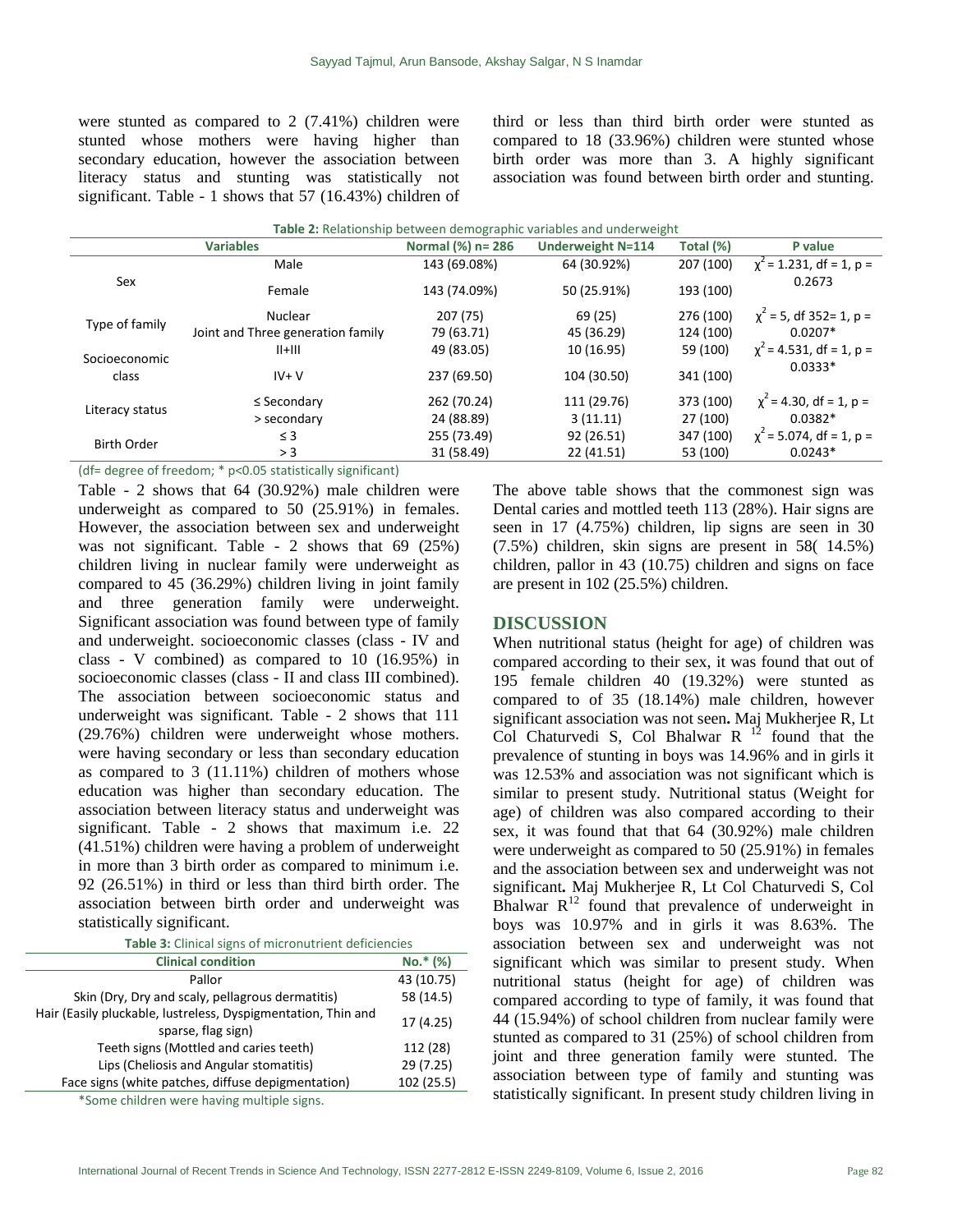joint and three generation family were more likely to suffer from chronic malnutrition than children in nuclear families due to overcrowding. Nutritional status (Weight for age) of children was also compared according to type of family, in which 69 (25%) children living in nuclear family were underweight as compared to 45 (36.29%) children living in joint family and three generation family were underweight. Significant association was found between type of family and underweight. When nutritional status (height for age) of children was compared according to socioeconomic status, the problem of stunting was more 70 (20.53%) in socioeconomic classes (class - IV and class - V combined) as compared to 5 (8.485%) in socioeconomic classes (class - II and class III combined) (Table  $-20$ ). The association between socioeconomic status and stunting was not significant. When nutritional status (weight for age) of children was compared according to socioeconomic status, the problem of underweight was more 104 (30.50%) in socioeconomic classes (class - IV and class - V combined) as compared to 10 (16.95%) in socioeconomic classes (class - II and class III combined). The association between socioeconomic status and underweight was significant (Table – 21). On interrogation, ignorance, lack of knowledge regarding nutritive value of food, overcrowding are contributory to malnutrition in lower socioeconomic classes in the present study. When nutritional status (height for age) of children was compared according to their literacy status, it was found that 73 (19.57) children of mothers having secondary level education or less than secondary level education were stunted as compared to 2 (7.41) children were stunted whose mothers were having higher than secondary education. However, the association between literacy status and stunting was statistically not significant. Dr. Renu Bala trivedi and Dr Mukta $13$ observed that highest prevalence of stunting in illiterate and primary educated mothers children and lowest in mothers having graduate and postgraduate education and association was significant which is different from present study. Nutritional status (Weight for age) of children was also compared according to their literacy status, it was found that 111 (29.76%) children were underweight whose mother were having secondary and less than secondary education as compared to 3 (11.11%) children were underweight whose mothers were having higher than secondary education. The association between literacy status and underweight was statistically significant. On interrogation it was found that literate mothers were adopting many practices related to maternal and child health care, feeding and eating practices which ultimately affect the nutritional status of children. Sunil Pal Singh C, Ravi Babu  $D<sup>14</sup>$  found that prevalence of underweight was higher among children of illiterate mothers (65.6%) as compared to children of literate mothers (52.4%) and association was significant which was similar to present study. When nutritional status (height for age) of children was compared according to birth order, it was found that 57 (16.43%) children of third or less than third birth order were stunted as compared to 18 (33.96%) children were stunted whose birth order  $> 3$ . A highly significant association was found between birth order and stunting. When nutritional status (Weight for age) of children was compared according to birth order, maximum i.e. 22 (41.51%) children were having a problem of underweight in greater than 3 rd birth order as compared to minimum i.e. 92 (26.51%) in third or less than third birth order. The association between birth order and underweight was statistically significant. In present study, commonest sign was Dental caries and mottled teeth in 113 (28%) children. Hair signs are seen in 17 (4.75%) children, lip signs are seen in 30 (7.5%) children, skin signs are present in 58( 14.5%) children, pallor in 43 (10.75) children and signs on face are present in 102 (25.5%) children (Table – 32). Das P, Basu M, Dhar G, *et al* <sup>15</sup> has found that dental caries was commonest (29%) clinical feature which was similar to present study. Chandna S**.**  and Salil Sehgal**.** <sup>16</sup> found that angular stomatitis and cheilosis was present in 10.4% and 8.7% of cases. Shakya SR, Bhandary S, Pokharel  $PK^{17}$  found that 6.8% of children were having angular cheilosis.

## **CONCLUSION**

Prevalence of Malnutrition was still high in the study area with 18.75% of children being stunted, 28.5% children being underweight. Prevalence of Malnutrition in the form of stunting and underweight significantly associated with socioeconomic status, educational status of mother, type of family and high birth order.

## **RECOMMENDATIONS**

Higher educational status of mothers has a definite role in the nutritional status of child so higher education of the girls should be promoted and efforts should be taken to reduce school dropout in girls. The problem of undernutrition was seen more in higher birth order so proper utilization of family planning services should be done. Nutrition education and nutrition rehabilitation should be given to the parents of school children. Health education, personal hygiene education, nutrition education may be made as part of the school curriculum.